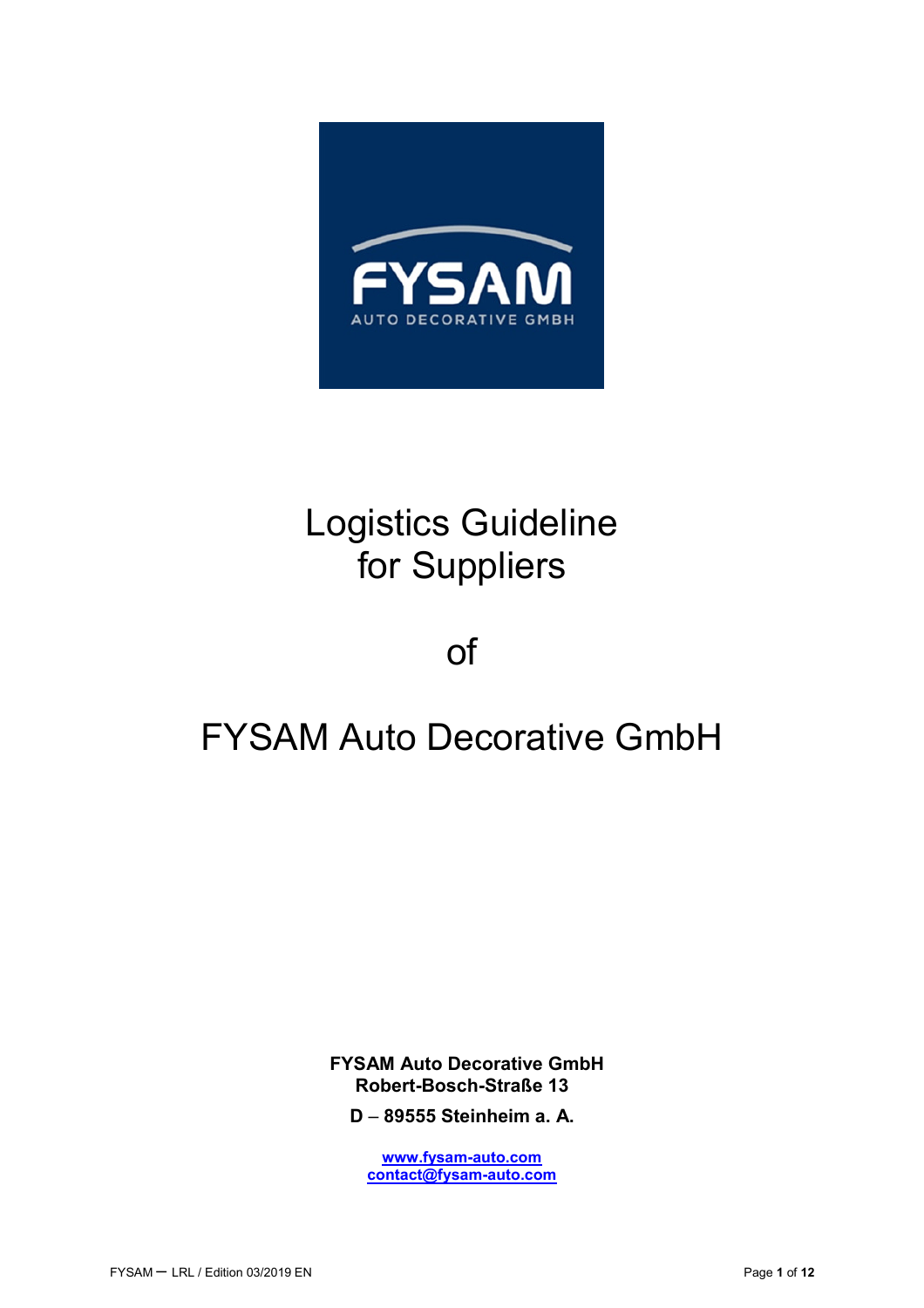#### **Introduction**

Being a supplier for the automotive industry - in particular for the logistics sector - requires continual maintenance of maximum flexibility and delivery reliability, as well as constant monitoring and improvement of the relevant processes.

Requirements laid down by the clients to be met by the supplier have continued to increase over recent decades and will certainly remain at a high level in the future.

The objective of FYSAM Auto Decorative GmbH is to fully meet the various requirements of domestic and international clients at all times.

Consequently, it means that FYSAM has to provide maximum adaptability, innovative capacity and commitment on an ongoing basis and rise each day to the challenge of meeting the individual needs of our clients.

This ambitious objective can only be achieved in close collaboration with our suppliers. Therefore, the constant quest for improvement and savings potential within the supply chain has to be the common goal of both, FYSAM and its suppliers.

We would like to encourage you to join us on a "new path" to tackle all major challenges on the market together with the aim to remain a reliable partner within the automotive industry worldwide. The logistics specifications of FYSAM form the basis for this undertaking.

Nevertheless, we are always open to any ideas, improvement suggestions, but also constructive criticism. Please do not hesitate to contact us at any time.

These logistics guidelines apply to all deliveries to all production sites of FYSAM Auto Decorative GmbH, including all contractors commissioned by FYSAM. An overview of the production sites and corresponding delivery addresses are enclosed as attachment.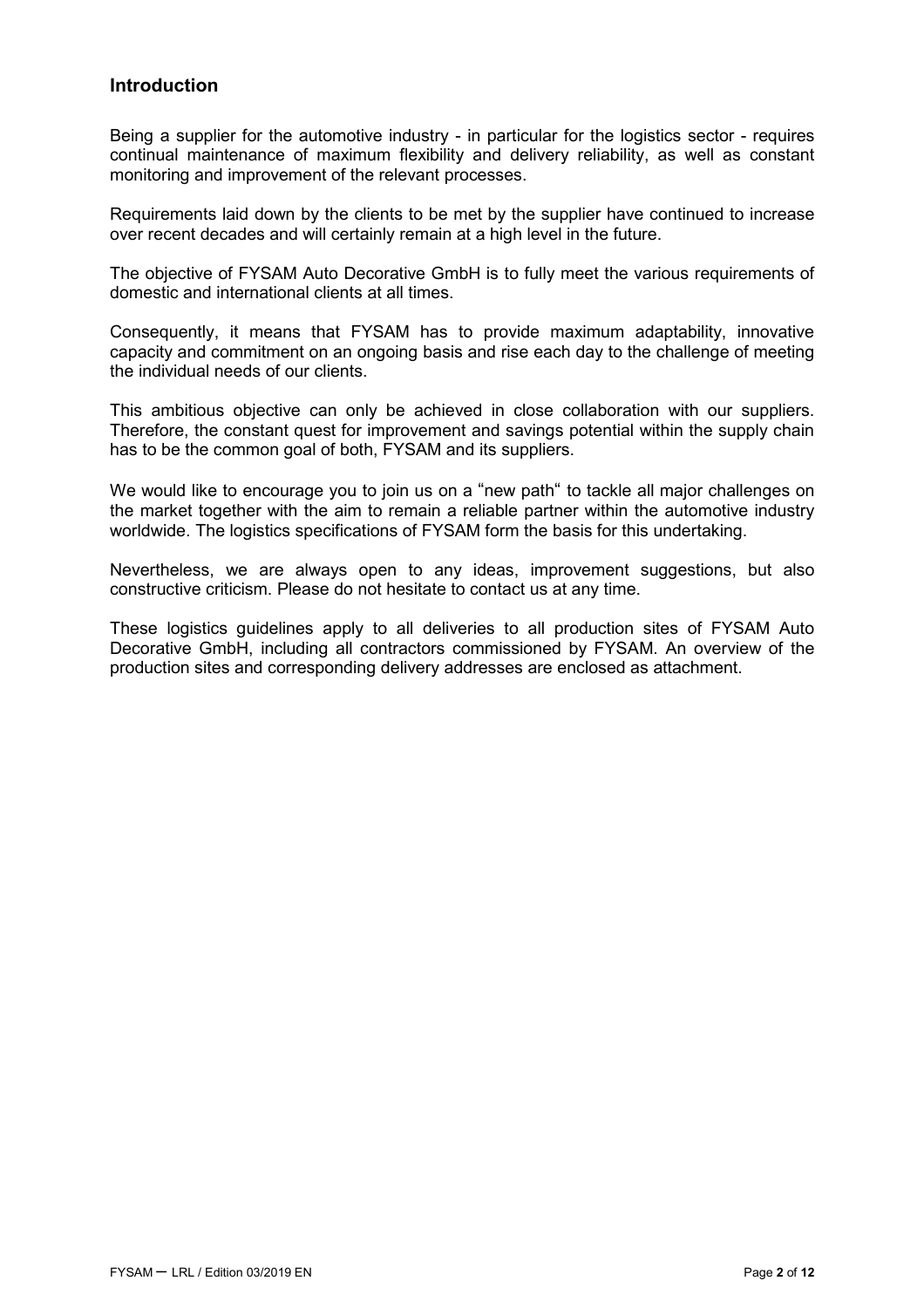# **Table of Contents**

| 1              |                                |                                                                                   |  |  |
|----------------|--------------------------------|-----------------------------------------------------------------------------------|--|--|
|                | 1.1                            |                                                                                   |  |  |
|                | 1.2<br>1.2.1<br>1.2.2<br>1.2.3 |                                                                                   |  |  |
|                | 1.3                            |                                                                                   |  |  |
|                | 1.4                            |                                                                                   |  |  |
|                | 1.5                            |                                                                                   |  |  |
| $\overline{2}$ |                                |                                                                                   |  |  |
|                | 2.1                            |                                                                                   |  |  |
|                | 2.2                            |                                                                                   |  |  |
|                | 2.3                            |                                                                                   |  |  |
| 3              |                                |                                                                                   |  |  |
| 4              |                                |                                                                                   |  |  |
|                | 4.1                            |                                                                                   |  |  |
|                | 4.1.1<br>4.1.2                 |                                                                                   |  |  |
|                | 4.1.3                          |                                                                                   |  |  |
|                | 4.1.4                          |                                                                                   |  |  |
|                | 4.1.5<br>4.1.6                 |                                                                                   |  |  |
|                | 4.2                            |                                                                                   |  |  |
|                | 4.3                            |                                                                                   |  |  |
|                | 4.4                            | Planning for serial production launch and discontinuation of serial production  8 |  |  |
|                | 4.5                            |                                                                                   |  |  |
|                | 4.6                            |                                                                                   |  |  |
|                | 4.7                            |                                                                                   |  |  |
|                | 4.7.1<br>4.7.2                 |                                                                                   |  |  |
|                | 4.8                            |                                                                                   |  |  |
|                | 4.9                            |                                                                                   |  |  |
|                | 4.10                           |                                                                                   |  |  |
| 5              |                                |                                                                                   |  |  |
|                | 5.1                            |                                                                                   |  |  |
|                | 5.2                            |                                                                                   |  |  |
| 6              |                                |                                                                                   |  |  |
| $\overline{7}$ |                                |                                                                                   |  |  |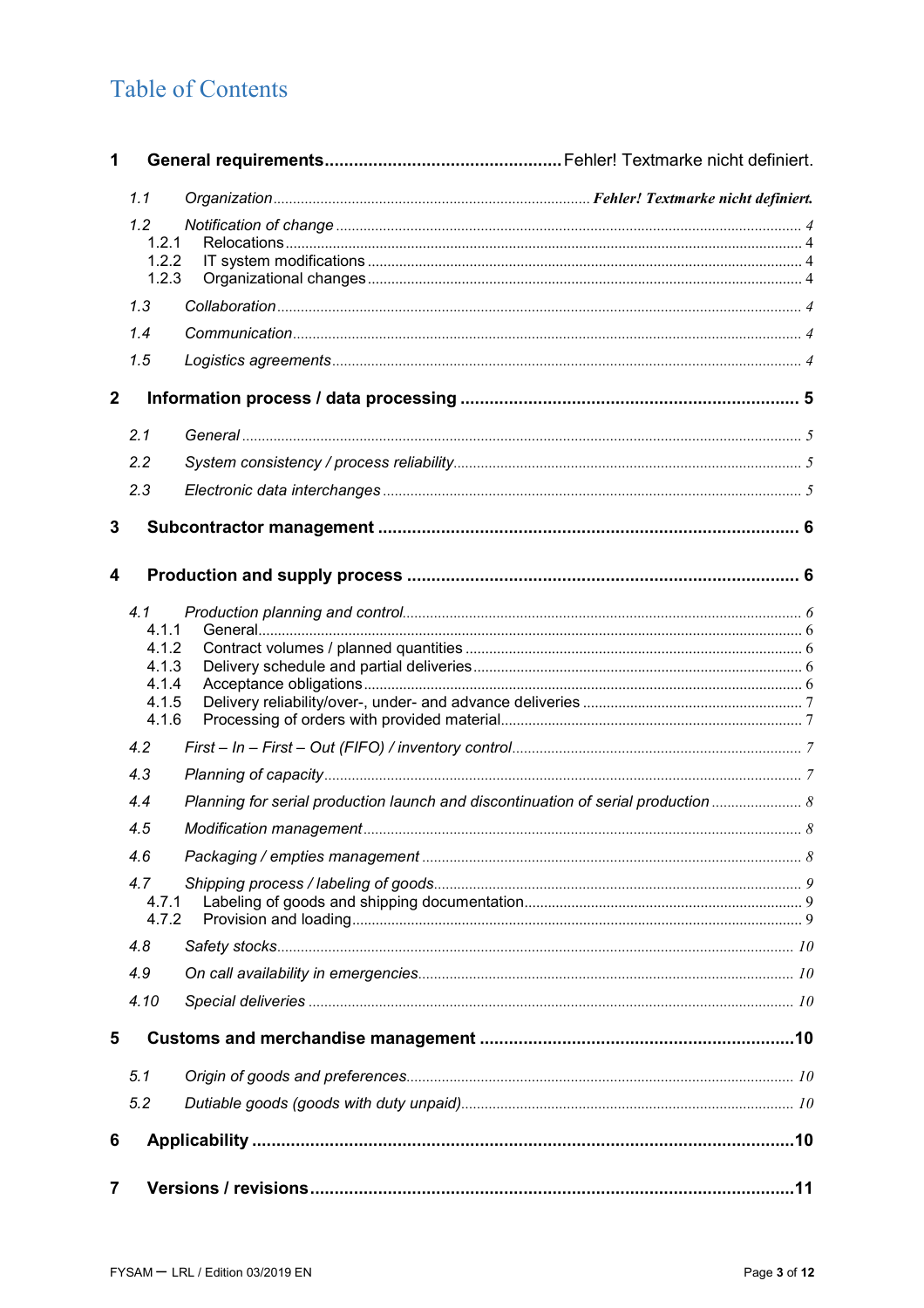## **1 General requirements**

### **1.1 Organization**

The general and project specific organizational structure of the supplier's logistics' department as well as all relevant contact partners in charge of the product development and serial production process must be laid out to FYSAM. In addition, the escalation paths within the organizational structure must be explained to FYSAM.

Permanent contact partners for logistics and reliable competent deputies who are familiar with the project must be appointed for both, the product development and serial production process. They must be able to make quick, competent and reliable decisions. Furthermore, the contact partners must be available every working day from at least 7:00 am until 5:00 pm.

In case of emergencies, a competent contact partner and one deputy must be appointed who can be reached at any time by phone outside of regular working hours (also refer to section 4.9.).

#### **1.2 Notification of change**

#### **1.2.1 Relocations**

Any modification regarding the production site and / or dispatching center must be reported in advance to the Purchasing division of FYSAM with the help of a detailed schedule at least 12 weeks prior to the intended date of relocation.

Before commencement of the serial supply from the new dispatching center, parts have to be submitted for an initial sample report (ISR). Serial supply is only permitted after FYSAM has approved the initial sample.

#### **1.2.2 IT system modifications**

In case the supplier has a RDT (remote data transmission) data connection to FYSAM, or a FYSAM imminent change of IT platform for logistics / material control is pending, the responsible contact partner for logistics matters within FYSAM must be informed in due time about the nature of the change, the date of implementation and the potential impacts on the supply process.

### **1.2.3 Organizational changes**

In the event that any modifications arise within the supplier's business or organizational structure that are relevant to the logistics of FYSAM (e.g. personnel changes in the upper management or among the contact partners), this shall also be reported without delay.

#### **1.3 Collaboration**

During the phases of product development process and the serial production, the supplier shall provide relevant resources concerning all logistical activities between himself/herself and FYSAM. Furthermore, the supplier shall assure the preparedness to give high priority to process optimization measures.

#### **1.4 Communication**

The supplier shall inform FYSAM about any potential hazards regarding the client-supplier relationship without delay. This shall include, in particular, any predictable delivery problems due to quality issues, problems concerning tools or supply, strikes, short-time work or insolvency.

All inquiries and questions on the part of FYSAM must be responded to immediately, detailed and competently. In particular, inquiries concerning changes in quantity and / or deadline that the supplier receives by phone or in writing must be answered in writing within one working day at the latest.

The communication between FYSAM and the supplier shall always be carried out in German or English.

#### **1.5 Logistics agreements**

Further logistics agreements or similar binding regulations can be stipulated in consultation between the supplier and FYSAM.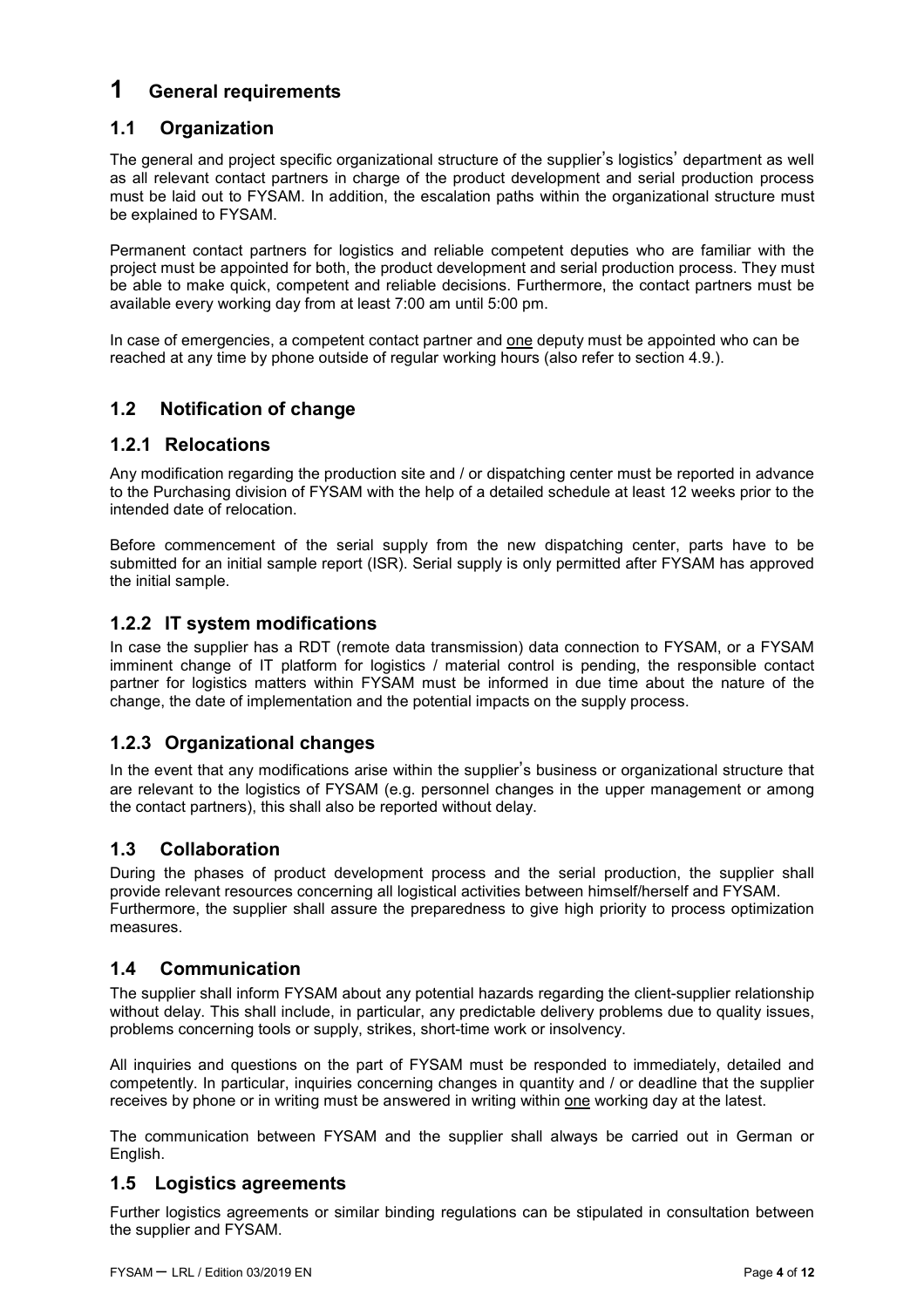#### **2 Information process / data processing**

#### **2.1 General**

Data between the FYSAM and the supplier shall be transferred by EDI or by fax. Only in exceptional cases and upon prior agreement may the data be transferred by email. The supplier shall ensure that all data relevant to logistics are reviewed, recorded and processed without delay.

Maintenance at regular intervals shall be performed, if necessary, to avoid errors. Furthermore, an emergency concept must be developed and directly implemented whenever necessary.

#### **2.2 System consistency / process reliability**

The supplier shall ensure that all data received are processed immediately and, if possible, without any further manual editing, and are directly transferred to the production planning and control system.

The data sent must not be changed or deleted by the supplier.

Suppliers who do not have their own EDI interface, or with who no EDI data connection has been established yet, shall ensure that the data received are being transferred directly to the production planning and control system without any further intermediate step. Special care and diligence must be applied, if the data is entered manually. In any case, after entering the data, it must be checked for accuracy by a second person.

If the parts to be delivered are complete assemblies consisting of multiple individual parts, it shall be mandatory that the demand is broken down into parts lists. That means that by breaking it down into parts lists the supplier ensures that the subcontractors are able to plan ahead for the required quantities of the individual parts within the assembly - if necessary by taking into account an appropriate lead time and reject rate.

Furthermore, the supplier shall ensure to forward the demand data to his/her subcontractors - if applicable - in due time.

The revision status shall be continuously documented during all process steps while traceability must be guaranteed.

If parts or assemblies for processing are provided by FYSAM, stocks must be constantly tracked by using an appropriate system. In this respect, particular attention should be paid to ensure that different process statuses such as rework and / or reject quantities are managed separately, and the respective quantities can be communicated immediately upon request. Reject quantities must be delivered to FYSAM at regular intervals with a separate delivery note and express reference that these are reject quantities. Reject quantities must not be scrapped by the supplier.

#### **2.3 Electronic data interchanges**

Data interchange via EDI interface is always preferred over fax or email processing. Suppliers who dispose of electronic data interchange possibilities, shall point it out FYSAM without delay.

Within the framework of process improvement all other suppliers are urged to possibly look around for an EDI connection and implement it as soon as possible.

Contact partner for the EDI process at FYSAM is Mr. Achim Schurr, Tel.: +49 7332/9660-237 or email: achim.schurr@fysam-auto.com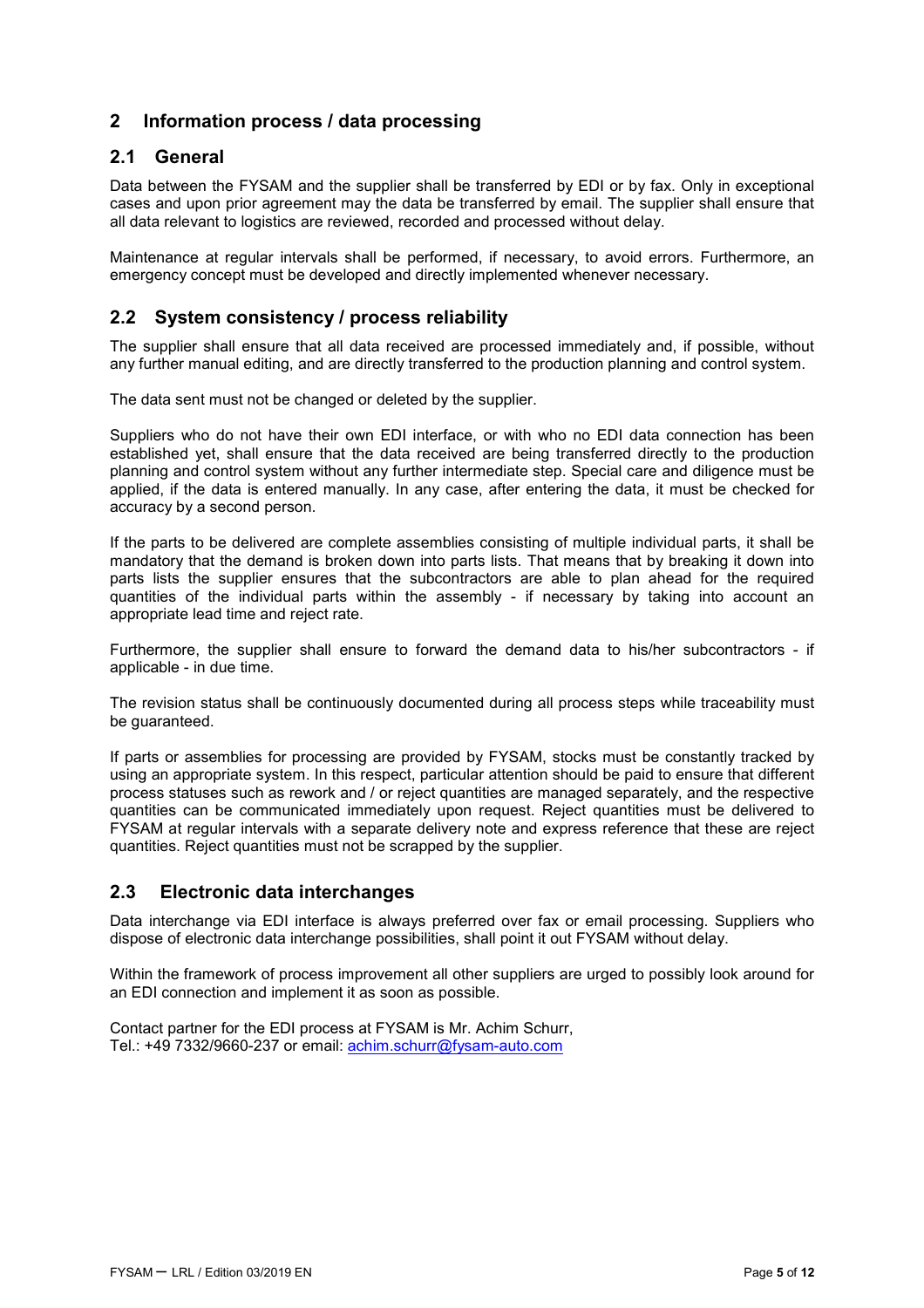#### **3 Subcontractor management**

In case the supplier for FYSAM has his/her own subcontractors, he/she shall ensure to dispose of instruments and methods that allow to keep the supply performance transparent along the supply chain, as well as to be able to assess it at any time and, if required, to interfere and optimize it.

FYSAM shall be in charge of the development of the sub-supplier chain. If needed, the supplier shall always be able to generate a status of the deviations and implemented corrective actions of the subcontractors to FYSAM.

#### **4 Production and supply process**

#### **4.1 Production planning and control**

#### **4.1.1 General**

As a principle, data processing requirements listed in section 2.2 shall apply. The supplier shall ensure that only the most recent data is used for product planning and control. Where applicable, the data received must be checked for plausibility. Possible ambiguities shall be settled with the responsible contact partner of FYSAM. An overview of all contact partners of FYSAM Auto Decorative shall be available upon request.

#### **4.1.2 Contract volumes / planned quantities**

With the inquiry the supplier shall receive a planned quantity based on 240 working days annually, in accordance with the nomination agreement of the client of FYSAM with a flexibility of +/- 15% which is defined in the contract for one year at a time. This planned quantity shall be considered the basis for the quotation and capacity planning only and shall under no circumstances authorize production and delivery of the products.

#### **4.1.3 Delivery schedule and partial deliveries**

In compliance with the relevant customer call-off order by FYSAM, the supplier shall regularly receive a non-binding preliminary supply indication (LAB) for the following 3-6 months. FYSAM's obligation to accept the consignment shall not exceed 4 weeks for production release and an additional 4 weeks for material approval. The supplier shall ensure that fluctuations within the agreed capacities of +/-15% can be offset at short notice.

Orders or call-off orders shall be carried out by FYSAM in writing or by RDT/EDI. These shall be binding, if the supplier does not object within 2 work days.

Delivery deadlines shall always be defined in an individual agreement and specific to the product.

Partial deliveries shall be permitted only upon prior written agreement with the relevant dispatcher at the respective FYSAM production plant. As soon as the supplier realizes that adherence to the binding delivery deadline is jeopardized, he/she shall have to notify FYSAM about the current state without delay. This notification must include the following information: a) cause of the delay; b) expected duration of the delay; c) binding subsequent delivery deadline, as well as possible partial deliveries and d) corrective measures by the supplier.

#### **4.1.4 Acceptance obligations**

For the quantities defined in the call-off order with delivery date respectively within 4 weeks, and a respective 4 weeks for primary / raw materials, an acceptance obligation on the part of FYSAM shall apply within 12 months, provided that the supplier has finished products and / or primary / raw materials at his/her disposal for that time period.

The above mentioned clauses shall not be applicable for purchase orders / call-off orders in context with the launch or discontinuation of products. In such cases, special procedures shall be agreed on separately with the supplier.

Delivery of such quantities from the above-mentioned acceptance obligation without prior consultation with the responsible logistics contact partner of FYSAM shall not be permitted.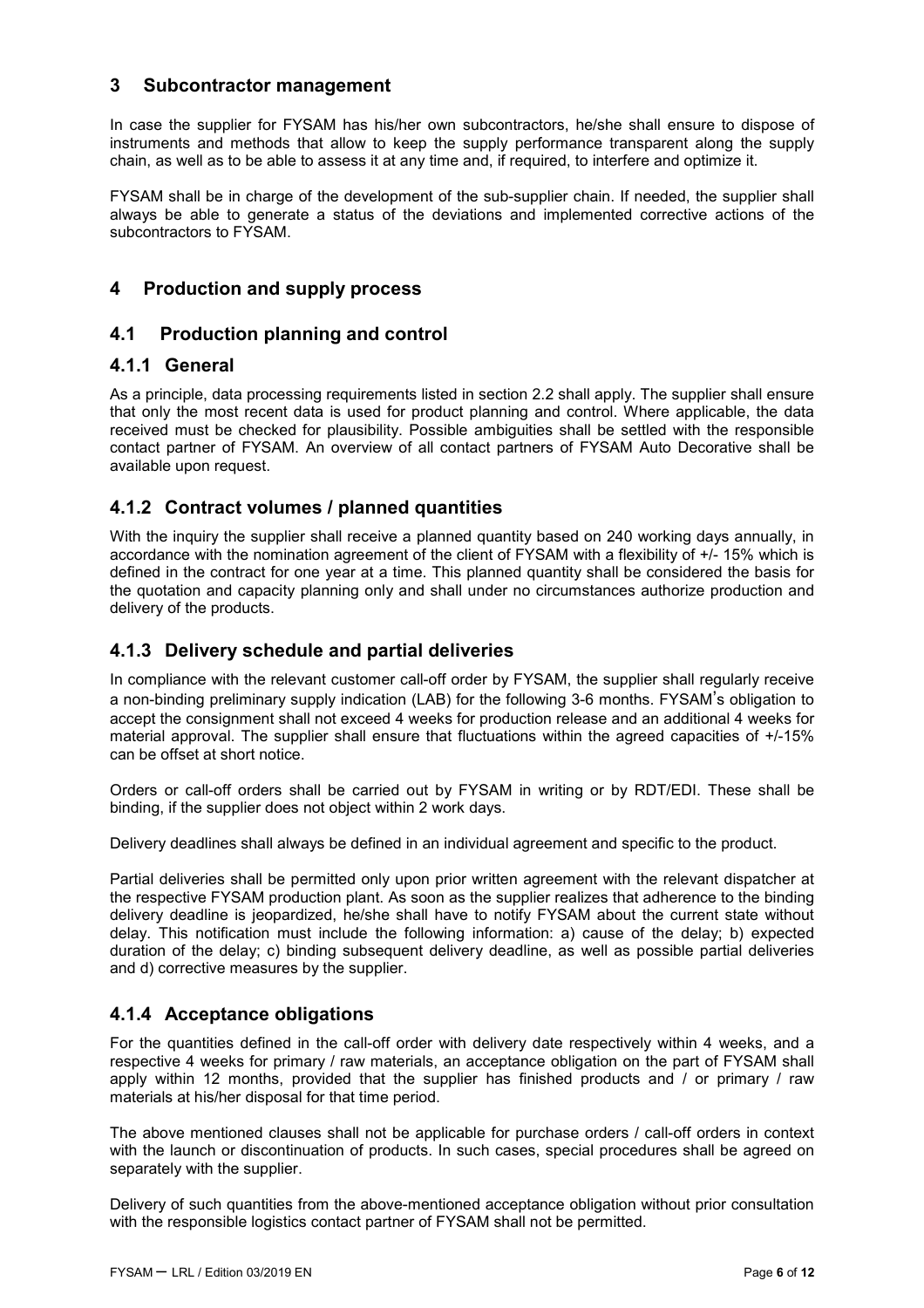#### **4.1.5 Delivery reliability/over-, under- and advance deliveries**

The supplier shall undertake to always carry out delivery for all purchase orders and call-off orders on time and in the correct quantity. Any consequential costs occurred to FYSAM due to late deliveries of goods shall be charged to the supplier.

Deliveries outside our regular business hours shall in general only be permitted in exceptional cases and must be announced by the supplier in due time. Working hours of the various plants might differ. In case of doubt, the supplier shall enquirer with the logistics contact partner about the specific working hours.

Partial deliveries, over deliveries and deliveries before or after the call off date shall only be permitted upon prior agreement with the responsible logistics contact partner of FYSAM.

As a basic principle, any deviations of the call-off order, in particular, deliveries of lower quantities or a delay in time, must be reported to FYSAM without delay.

Accruing logistics costs for freight, handling and storage of unauthorized over- or advance deliveries are to be borne by the supplier.

A supplier evaluation, during which the above-mentioned issues are taken into account, shall be carried out.

#### **4.1.6 Processing of orders with provided material**

Provided materials shall always remain the property of FYSAM and are to be stored separately and properly, marked accordingly and managed free of charge. Such materials shall only be used for orders placed by FYSAM. In case of a decrease in value or losses due to improper handling or storage, the supplier shall be liable for compensation. This shall also apply to the provision of materials for an order in exchange for a fee.

The provided material shall be processed in timely manner and according to the call-off orders. They shall be processed following the FIFO principle. Therefore, rework of provided parts shall generally be given priority.

Upon request, the supplier shall have to take inventory of the materials and empties provided by FYSAM twice a year.

#### **4.2 First** *–* **In** *–* **First** *–* **Out (FIFO) / inventory control**

The supplier shall ensure the continuous implementation of the FIFO principle on the entire material flow, from goods received over production to shipping.

The supplier shall therefore dispose of appropriate options for permanent inventory. The warehouses and storage areas shall be marked clearly according to the type of storage (e.g chaotic, automatic or manual warehouse).

#### **4.3 Planning of capacity**

The necessary capacities for the planned quantities defined in the annual contract must always be permanently maintained. Weekly capacity shall be:

Annual planned quantity / 48 weeks + 15 % flexibility.

The supplier shall therefore dispose of an appropriate option to plan the resources and develop respective emergency scenarios that shall be implemented, if necessary.

Demand fluctuations from up to +/- 15 % per week shall be offset by the supplier.

For times with operational capacity shortage (e.g. company holidays, machine maintenance, country specific holidays, etc.), the respective required quantities must be manufactured in advance in due time and delivered to FYSAM upon coordination with the responsible logistics contact partner.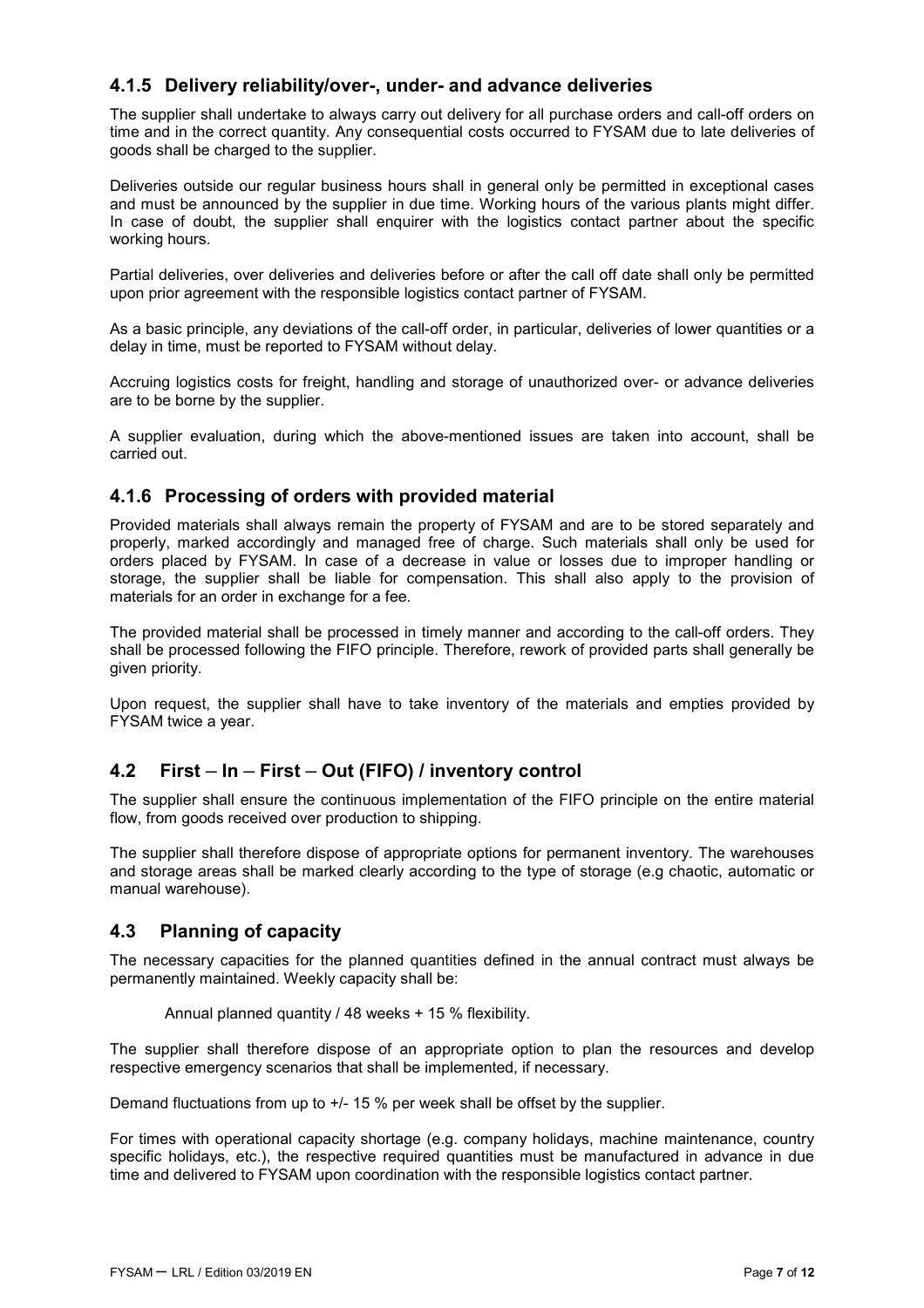If the call-off quantities exceed the agreed capacities, the supplier shall undertake to notify the respective logistics contact at FYSAM within 2 work days. In this case, information about potential capacity expansions and reaction times must be submitted together with details about potential additional costs within 2 work days.

#### **4.4 Planning for serial production launch and discontinuation of serial production**

For serial production launch (SOP) and discontinuation of serial production (EOP), separate coordination and capacity planning might be necessary in collaboration with the responsible logistics contact partner of FYSAM.

All quantities and deadlines defined in the call-off order must be met at all times. Any additional costs incurring for potentially necessary special measures must be reported in advance and in detail to the Purchasing division of FYSAM. Additional special costs that show up afterwards may not be taken into account.

Please make sure that no tools and / or provided raw materials are ever relocated or scrapped without the prior consent from FYSAM.

#### **4.5 Modification management**

The supplier shall undertake to issue complete documentation on all modifications integrated during the product development, serial launch and serial delivery phases and to ensure traceability of the individual development statuses.

Respective modification statuses / indexes must be documented on the respective transport label for each delivery in order to avoid risks of confusion and mix ups.

In case of amendments of part numbers, quantities for production launch and discontinuation of production must be observed according to the call-off orders.

Mixed deliveries with various modification statuses shall not be permitted on one load carrier / in one packaging unit.

#### **4.6 Packaging / empties management**

As a principle, the supplier shall undertake to consult with FYSAM about suitable packaging for the shipment of goods to be delivered and present it to the relevant logistics partner of FYSAM for approval. All applicable environmental laws and regulations regarding disposable and reusable packaging shall be complied with in full. If possible, reusable packaging shall be preferred over disposable packaging, and an appropriate package item account shall be set up.

Packaging shall be designed so that an optimal utilization of the capacity is given. In addition, packaging shall be designed to guarantee damage-free transport of the goods to the destination. In addition, alternative packaging shall be selected in consultation with the relevant logistics partner. The supplier shall be liable for any quality defects of parts caused by unsuitable packaging.

The supplier shall receive respective packaging data sheets for special load carriers provided by FYSAM. Packaging must be designed exactly as specified on the packaging data sheet. Partial loads and / or any packaging modifications shall only be permitted upon prior consultation with the relevant logistics contact partner at FYSAM.

The special load carriers may only be used for the relevant parts allocated to them. The supplier shall set up an appropriate container account. The use of the provided containers for other purposes (e.g. in-house use by the supplier) shall not be permitted. FYSAM shall carry out an annual visual inventory of the load carriers. Information about the exact date, time and scope shall be provided by the container management FYSAM. However, an additional load carrier-specific special inventory can be carried out as required. The supplier shall undertake to cooperate at the inventory. Potential deviations detected during the inventory shall be reported to the supplier accordingly. FYSAM shall grant the supplier a period of 4 weeks to clarify the matter. Upon expiry of this deadline, compensation for the loss or damage to the load carriers shall be charged. The amount of the compensation corresponds to the replacement price for the respective load carrier(s).

In addition, the load carriers may not be used by the supplier for the storage of rework or rejected goods. Each load carrier must promptly be put back in circulation again.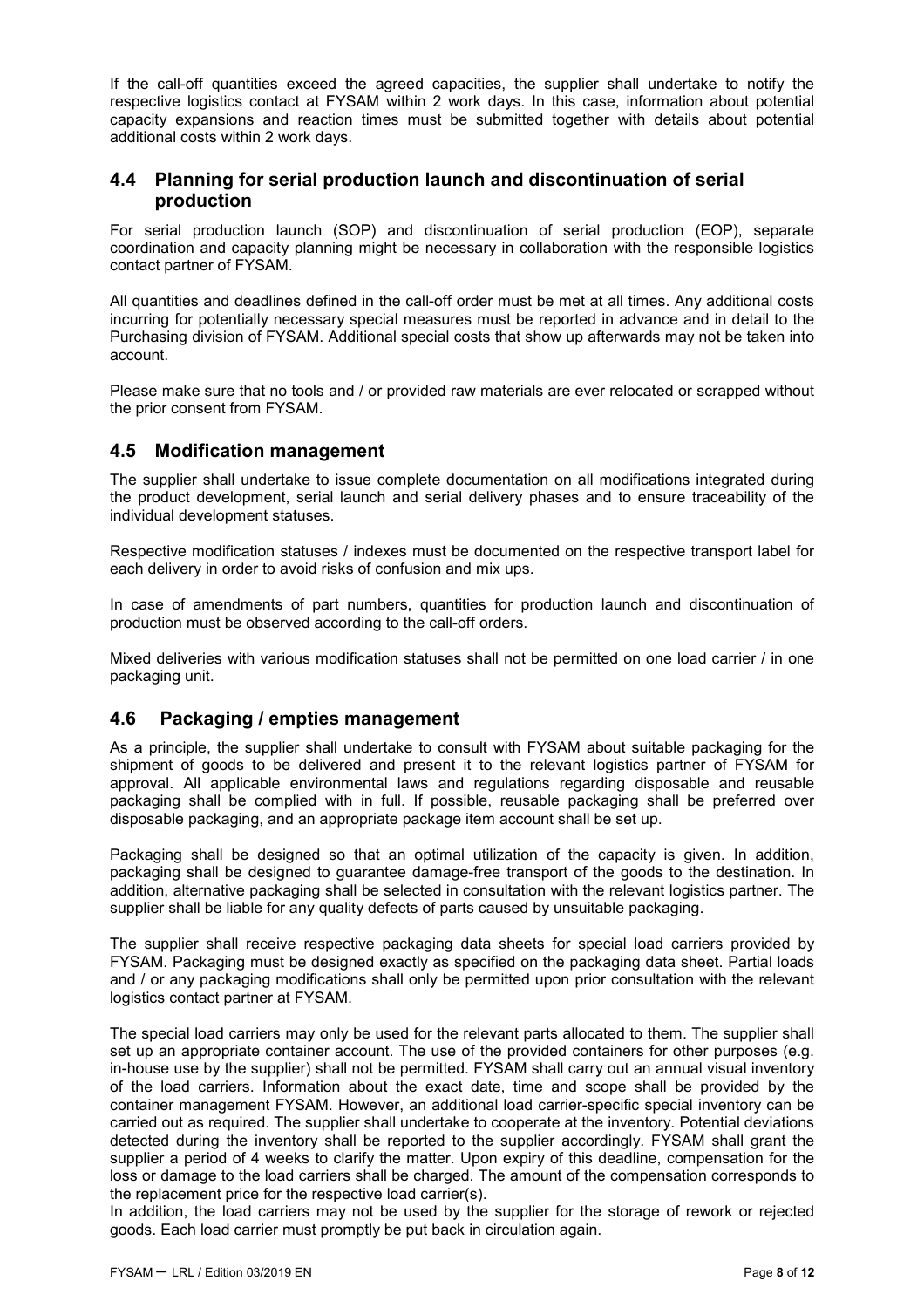The supplier shall be obliged to use the load carriers with special care and inspect them for damage and/or dirt as well as moisture and, if needed, to clean them or to report damage, as well as to selectively sort out defective load carriers for repair. For this purpose, the load carrier must be empty, marked with a repair note and be sent back to FYSAM with the next possible shipment.

In case there is a lack of packaging material, the supplier shall undertake to provide alternative packaging material selected in coordination with logistics planning of FYSAM for a supply quantity of one week. This shall only be used after prior consultation and with express authorization by the relevant logistics contact partner of FYSAM. Possible resulting cost increases must be announced to FYSAM in advance.

The supplier shall be authorized to charge FYSAM with the additional costs resulting from the use of alternative packaging material with prior consent only.

For derogation from the above-mentioned provisions - in particular non-compliance with the defined container filling volumes without prior consent - FYSAM shall reserve the right to charge additional costs incurred to the supplier.

#### **4.7 Shipping process / labeling of goods**

#### **4.7.1 Labeling of goods and shipping documentation**

Labeling of the containers / load carriers must be carried out with labels containing bar codes according to Automotive Industry Association (VDA) 4994. The label must be filled out completely and affixed to the container in a way that it is clearly visible and always in the same position, even if multiple stacking is used and delivery is carried out with multiple packaging units at once.

For small load carriers or auxiliary packaging material and mixed shipments, each packaging unit must be marked with a separate label. Mixed shipments must always be marked accordingly, using a respective master label with the inscription "Mixed Shipment".

The labels must be attached to the packaging units by using materials that can be removed without leaving any residue.

Delivery documentation always consists of the delivery note (for EDI: RTD accompanying document according to Automotive Industry Association (VDA), consignment note / shipping order and, if needed, all relevant customs documents. All accompanying documents shall be handed over to the forwarding agency, who have to submit it at the incoming goods department.

Additional costs arising from incorrect deliveries, i.e. deliveries with wrong labels, missing accompanying documents, deviations in quantity, etc. shall be charged to the supplier.

#### **4.7.2 Provision and loading**

The quantities defined in the call-off orders must be made available to the forwarding agent on time and in the right quantity, regardless of statutory public or church holidays or possible country-specific restrictions.

Either a forwarding agent at the supplier's option (Incoterm DAP / DAT), or the forwarding agent appointed by FYSAM (Incoterm FCA) must be assigned with the shipment in due time (usually 24 hours before pick up time). In specific situations, Incoterm DAT may also be used.

With regular round trip routes established between FYSAM and the supplier, it is imminent to always have the goods available within the agreed time window. In case of non-compliance with the required time frames, possible consequential costs incurred shall be charged source-based as additional costs.

The announced delivery quantities shall be packed for shipment in accordance with the relevant packaging specifications. The forwarding agent must make sure that the goods are loaded onto suitable transport vehicles and are properly stowed and fastened as to provide for their safe transport in accordance with the applicable statutory regulations.

In the event of transportation difficulty or failure the supplier shall make sure to find a short term suitable alternative transport solution.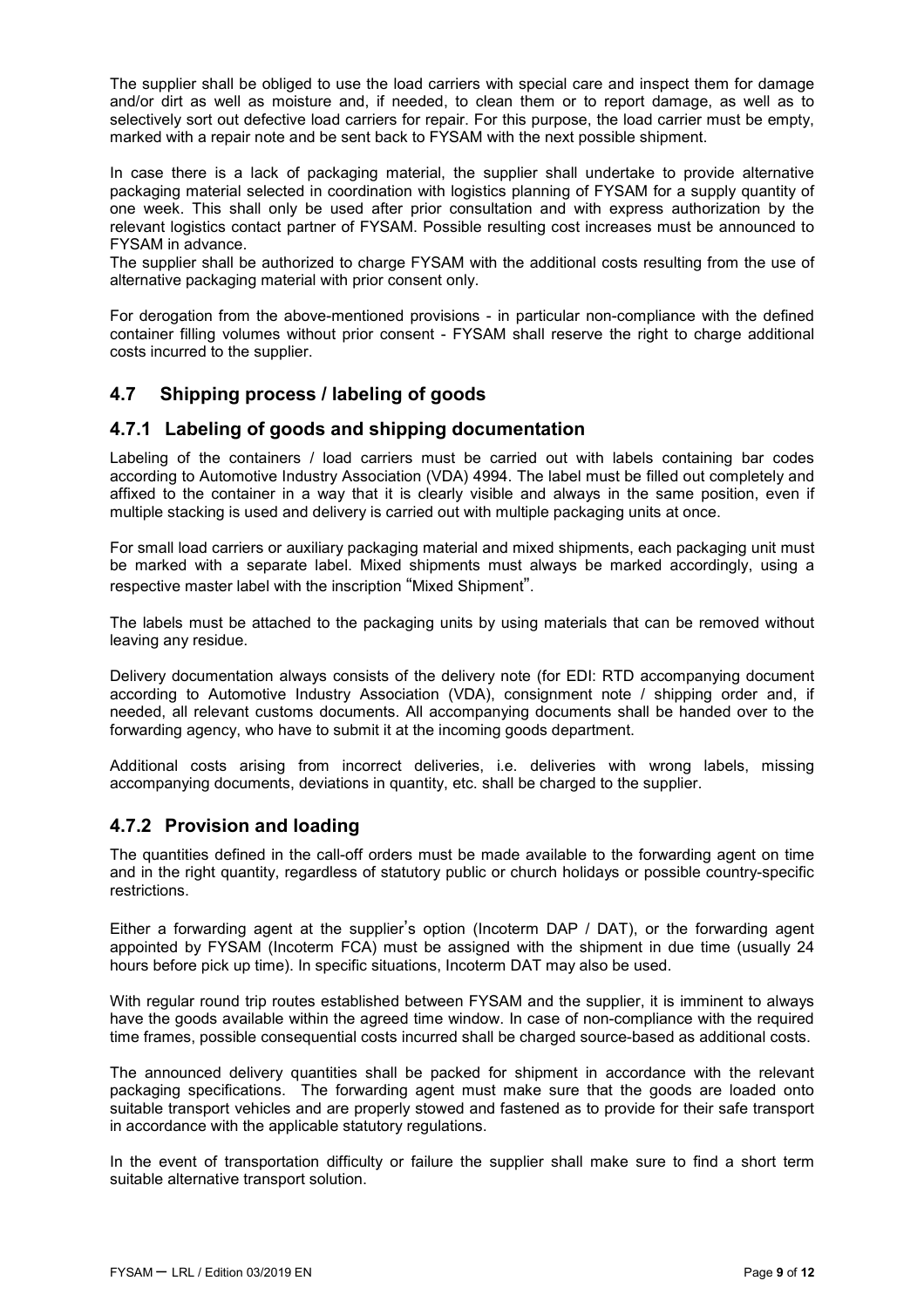#### **4.8 Safety stocks**

Regardless of the defined quantities in the call-off orders, the supplier shall ensure that a quantity of at least the average weekly batch size is available for short term demand as a safety stock.

In an emergency (e.g. loss of larger quantities through quality defects, machine / system failure at the supplier, increase of demand at short notice by the client of FYSAM), the safety stock must be ready for delivery within 24 hours.

#### **4.9 On call availability in emergencies**

The supplier shall ensure that at least one contact partner or his/her competent and reliable deputy who is familiar with the delivery processes for FYSAM is constantly available during regular business hours and can be reached by phone, email or fax.

Outside regular business hours, a competent contact partner with appropriate decision-making authority regarding special measures must be available by phone at least from 7:00 am until 10:00 pm - including weekends and during holidays. The emergency telephone number must be provided to Logistic and Purchasing department of FYSAM.

#### **4.10 Special deliveries**

All transports with the intention of reaching the destination quicker in order to avoid supply gaps shall be considered special deliveries.

Express deliveries or urgent deliveries must always be coordinated with the relevant logistics contact partner at FYSAM. Usually, the supplier initiates special deliveries with a service provider he/she is familiar with.

The costs incurred for special deliveries shall always be charged to the party responsible for the extra costs. The supplier shall always be liable for costs incurred due to special deliveries.

In any case, material supply by the supplier shall always have priority. Cost allocation shall always be regarded as secondary.

#### **5 Customs and merchandise management**

#### **5.1 Origin of goods and preferences**

Upon delivery of new goods, the supplier shall undertake without further request by FYSAM to issue a long-term supplier's declaration for goods of preferential origin pursuant to Regulation USZK-IA and Regulation (EU) 2015/2447. Reference to the goods must be made by indicating the item number of FYSAM on the supplier's declaration.

The supplier shall be accountable for correctness and completeness of the long-term supplier's declaration. The supplier shall assume liability for a supplier's declaration completed incorrectly and any claims from our clients resulting thereof.

#### **5.2 Dutiable goods (goods with duty unpaid)**

Dutiable goods shall be accepted by FYSAM only, if the corresponding customs document (T1, CARNET TIR), invoice and end-to-end document accompanying the goods (CMR, BL, AWB) are enclosed.

#### **6 Applicability**

The specifications of logistics for the supplier of FYSAM shall be an integral part of the framework agreement between FYSAM and the supplier.

The customs legislation of the importing country shall apply. The Incoterms® 2010 shall be binding.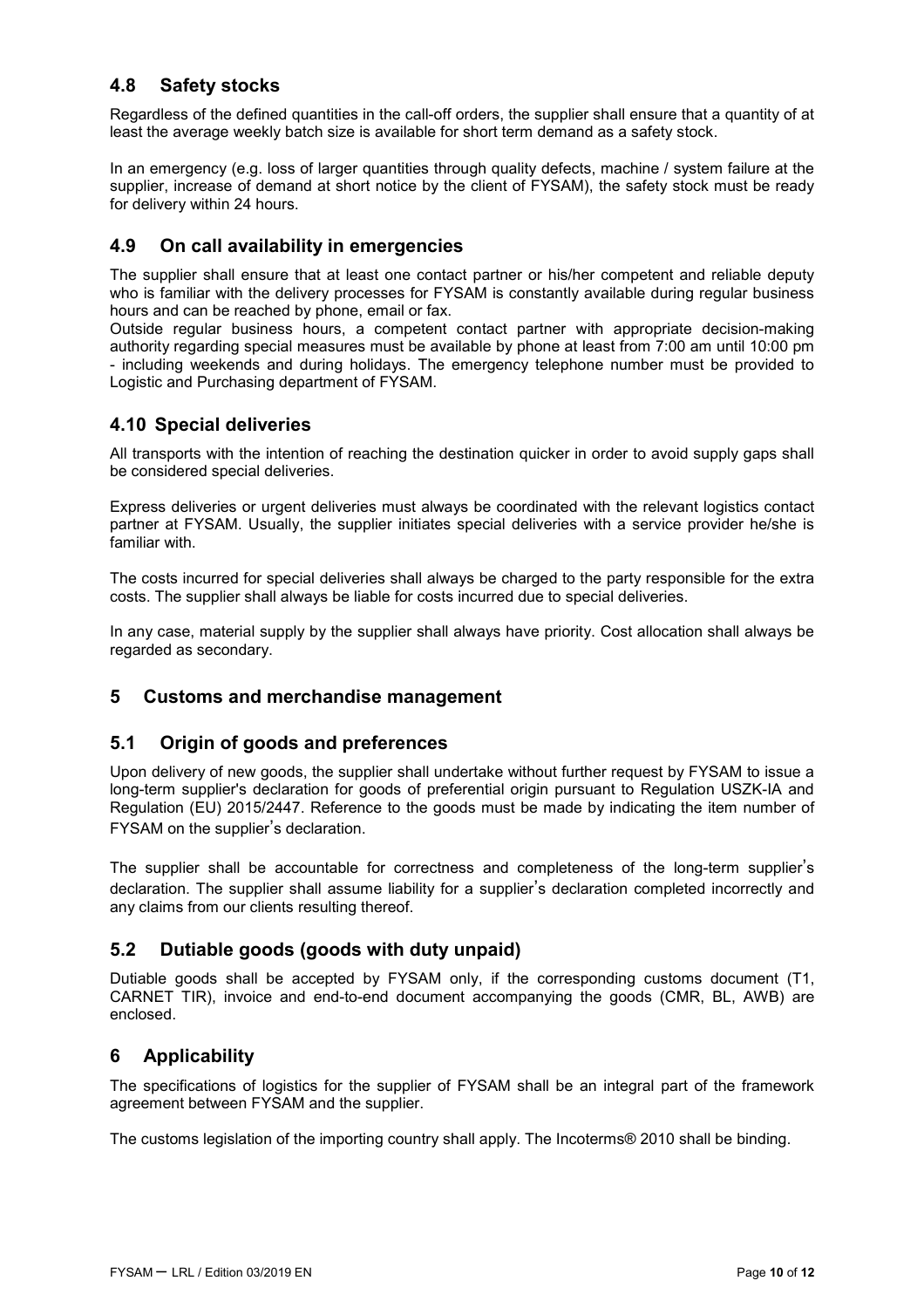## **7 Versions / revisions**

| <b>Version</b> | <b>Revision</b>                      | <b>Date</b>       | <b>Created by</b>   |
|----------------|--------------------------------------|-------------------|---------------------|
|                | First edition                        |                   | 12/2016 Jennewein   |
|                | New edition for SAM automotive group |                   | 01/2018   Jennewein |
|                | Revised revision for FYSAM           | 03/2019   Ensekat |                     |